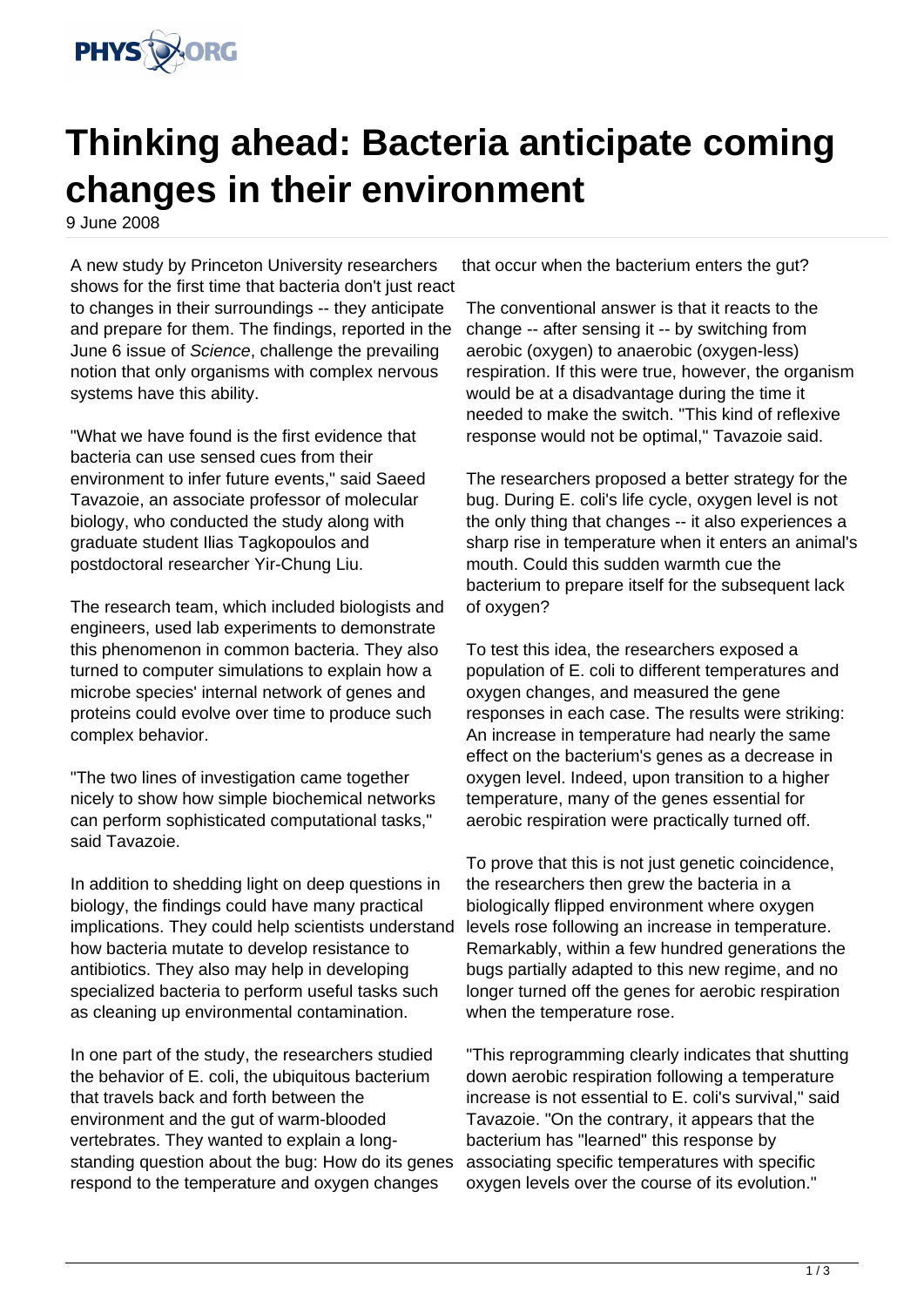

Lacking a brain or even a primitive nervous system, The feeding response of these gastronomically how is a single-celled bacterium able to pull off this savvy bugs peaked just when food was offered, feat? While higher animals can learn new behavior said Tagkopoulos. within a single lifetime, bacterial learning takes place over many generations and on an evolutionary time scale, Tavazoie explained. To gain a deeper understanding of this phenomenon, his team developed a virtual microbial ecosystem, called "Evolution in Variable Environment." Each microbe in this novel computational framework is represented as a network of interacting genes and proteins. An evolving population of these virtual bugs competes for limited resources within a changing environment, mimicking the behavior of bacteria in the real world.

To implement this framework, the researchers had to deal with the sheer scale and complexity of simulating any realistic biological system. They had future events," said Tagkopoulos. to keep track of hundreds of genes, proteins and other biological factors in the microbial population, and observe them as they varied over millions of time points. "Simulations at this scale and complexity would have been impossible in the past," said Tagkopoulos. Even with the vast number crunching power the supercomputers provided by the University's computational science and engineering support group, their experiments took nearly 18 months to run, said Tagkopoulos.

In this virtual world, microbes are more likely to survive if they conserve energy by mostly turning off the biological processes that allow them to eat. The challenge they face then is to anticipate the arrival of food and turn up their metabolism just in time. To help them along, the researchers gave the bugs cues before feeding them, but the cues had to appear in just the right pattern to indicate that food was on its way.

"To predict mealtimes accurately, the microbes would have to solve logic problems," said Tagkopoulos, a fifth-year graduate student in electrical engineering and the principal architect of the Evolution in Variable Environment framework.

And sure enough, after a few thousand generations, an ecologically fit strain of microbe emerged which did exactly that. This happened for every pattern of cues that the researchers tried.

When the researchers examined a number of fit virtual bugs, they could at first make little sense out of them. "Their biochemical networks were filled with seemingly unnecessary components," said Tagkopoulos. "That is not how an engineer would design logic-solving networks." Pared down to their essential elements, however, the networks revealed a simple and elegant structure. The researchers could now trace the different sequences of gene and protein interactions organisms used in order to respond to cues and anticipate mealtimes. "It gave us insights into how simple organisms such as bacteria can process information from the environment to anticipate

The researchers said that their findings open up many exciting avenues of research. They are planning to use similar methods to study how bacteria exchange genes with one another (horizontal gene transfer), how tissues and organs develop (morphogenesis), how viral infections spread and other core problems in biology.

"What is really exciting about our discovery is that it brings together and establishes deep connections between the traditionally separate fields of microbial ecology, network evolution and behavior," said Tavazoie.

Source: Princeton University